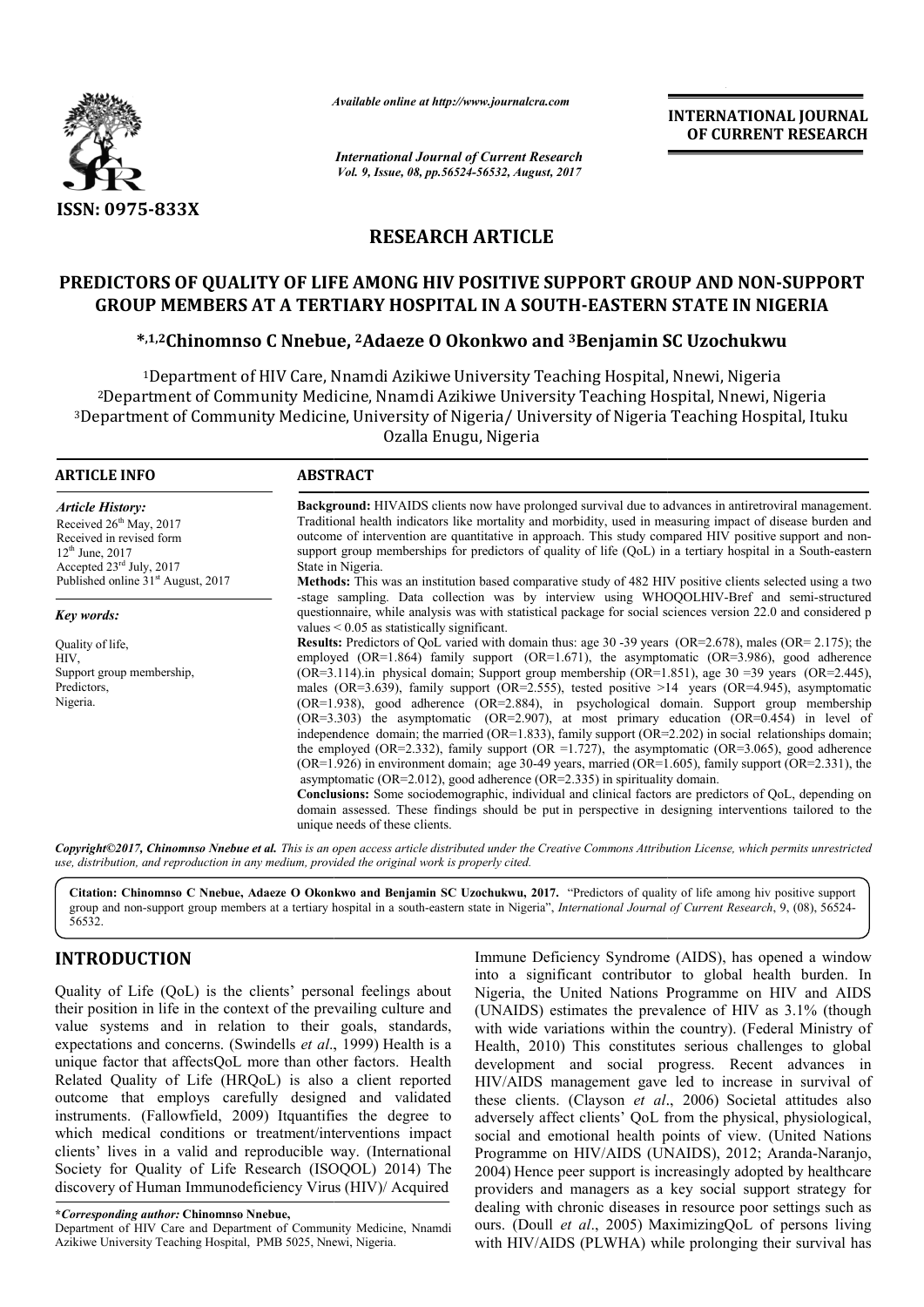thus become a key area of research, (Clayson *et al*., 2006; Saunders and Burgoyne, 2002; Campbell *et al*., 2004) In light of the limited literature examining the predictors of QoLand how peer support memberships affect the QoL of HIV positive clients in our study area, it is expected that the findings of the index study can bridge the knowledge gap that currently exists thereina. It will contribute timely data that could form an evidence base for the formulation and implementation of policies on use of peer support groups in the management of HIV/AIDS. This study determines and compares the predictors of QoL among HIV positive support group and non-support group members in a tertiary hospital in a South-eastern state in Nigeria.

## **MATERIALS AND METHODS**

**Study area, period and design:** This institution based cross sectional comparative study was carried out between January and June 2016 at two comprehensive health centers (CHCs) of a Federal Government of Nigeria owned University Teaching Hospital in one of its South-eastern states. It is a multicomplex comprising the main site, an Eye Center, a Trauma center, a Staff annex and three CHCs. The main site and the CHCs offer comprehensive HIV/AIDs services under the FHI360 Strengthening Integrated Delivery of HIV/AIDS Services (SIDHAS). Each of the CHCs hosts about 35 bed facility which employs various cadre of health workers, runs HIV clinic twice a week and receives referrals from surrounding towns, cities and states.At the time of this study the first facility has 779 registered PLWHA accessing care with an average monthly attendance of 392 clients. It also runs a peer support group for the clients, with a total of 162 registered members. The second facility operates a linkage system with the first CHC, as both facilities are manned by the same group of doctors on a rotational basis. The center has 689 registered PLWHA accessing care with an average monthly attendance of 264 clients The peer support group run in this center has a total of 114 registered members. Although clients are encouraged to join the support group, they are at liberty to decline, withdraw or join a support group outside that attached to these centers.

**Study population and sampling technique:** The target population comprises all registered HIV positive clients accessing care at the CHCs selected for the study. All HIV positive clients who are accessing care for at least six months as well as those of age 18 years or older at the commencement of this study met the inclusion criteria. Terminally ill clients and those with gross cognitive dysfunction were excluded because they were not able to respond to the questions. Pregnant women were also excluded as other factors associated with pregnancy e.g. vomiting, excessive tiredness may affect their participation. The minimum sample size (*n*) to determine a difference in the mean QoL scores between two groups of HIV positive clients that is significant at 5% level and with 90% chance of detecting a difference (power) was calculated using the formula for comparison of two means stated thus;  $n = \frac{(u+v)^2 (\sigma_1^2 + \sigma_0^2)}{(\mu_1 - \mu_0)^2}$ , where  $\mu_1 - \mu_0$  = Difference between means;  $\sigma_1$ ,  $\sigma_0$  = Standard deviations;  $v$  = Percentage point of the normal distribution (standard normal deviate) corresponding to the two sided significance level set at 1.96;  $u=$  One sided percentage point of the normal distribution (standard normal

deviate) corresponding to 100%− power (1− $\beta$ ); power = 80%, therefore  $u = 1.28$ . These assumptions were made: That this study is on peer support groups, a form of social support, so the social domain of the WHOQoLHIV BREF was considered the primary end point for the purpose of the sample size calculation.129Secondly, that the size of difference between the HRQoL mean scores that is to be detected was derived from the formula to determine effect size; (Walters, 2004)  $\Delta = \mu_{ns}$ - $\mu_{z}$  σ, where  $\Delta$  = effect size;  $\mu_{ns}$  =social domain mean of nonmembers of support group =16.09 (from a study "QOL of Nigerians living with HIV" conducted by Adeolu*et al.,* in Osun State, Nigeria); (Adeolu *et al.*, 2014) µ=social domain mean of support group members =13.6(from a study by Akpan*et al*., on 'QoL of people living with HIV/AIDS in Cross River State, Nigeria,' (Samson *et al*., 2013)

σ = pooled SD = 2.91. (Adeolu *et al*., 2014; Samson *et al*., 2013)

$$
= 16.09 - 13.6 = 0.86
$$
  
2.91

Therefore,  $\mu_1-\mu_0 = 0.86$ , and the standard deviations of the social domain scores in each group.  $\sigma_1 = 2.81^{13}$ ,  $\sigma_0 = 3.01$ . (Samson *et al.*, 2013) Calculating  $n = 241$  per group

Because the study compared two groups (support group members and non-support group members), the figure obtained above was multiplied by 2 to obtain the total sample size for the study:  $241 \times 2 = 482$ . Thus, the minimum sample size required for the study =482 clients. Based on the average attendance over 3 consecutive months and the total monthly attendance over the 3 months, the sample size calculated was proportionately allocated to the two study centers using the formula

Average monthly clinic attendance for the health facility  $\times$  480 Total monthly clinic attendance for both facilities

For the first CHC, the average monthly attendance was 392, therefore the minimum number of clients to be interviewed =  $392/656$  x 480 = 286. For the second CHC, the average monthly attendance was 264, therefore the minimum number of clients interviewed  $=264/656$  x 480 =194. For each center, the number of clients to be interviewed was split equally into those who belong to a support group and those who do not belong to a support group. A minimum number of clients interviewed per data collection day were obtained by dividing the total number of clients to be interviewed from the center by the number of weeks scheduled for data collection. For CHC Ukpo  $=286/8 = 36$  clients per data collection day  $= 18$  clients per group, while for CHC Neni =194/8 =24 clients per data collection day  $= 12$  clients per group. The following sampling technique was then employed: *Stage 1*: For each data collection day, a list of clients booked for appointment was determined from the Records Department. Based on information from their case notes, stratified sampling technique was used to split this list into two- those that belong to a support group and those that do not. *Stage 2:* Systematic random sampling technique was then employed as follows: From the frame of each stratum, a sampling fraction was determined by dividing the number of clients booked for appointment on each data collection day by the minimum number of clients to be interviewed in each group. Then, every n<sup>th</sup> eligible consenting client presenting for care was recruited for interview until the sample size for each center was obtained.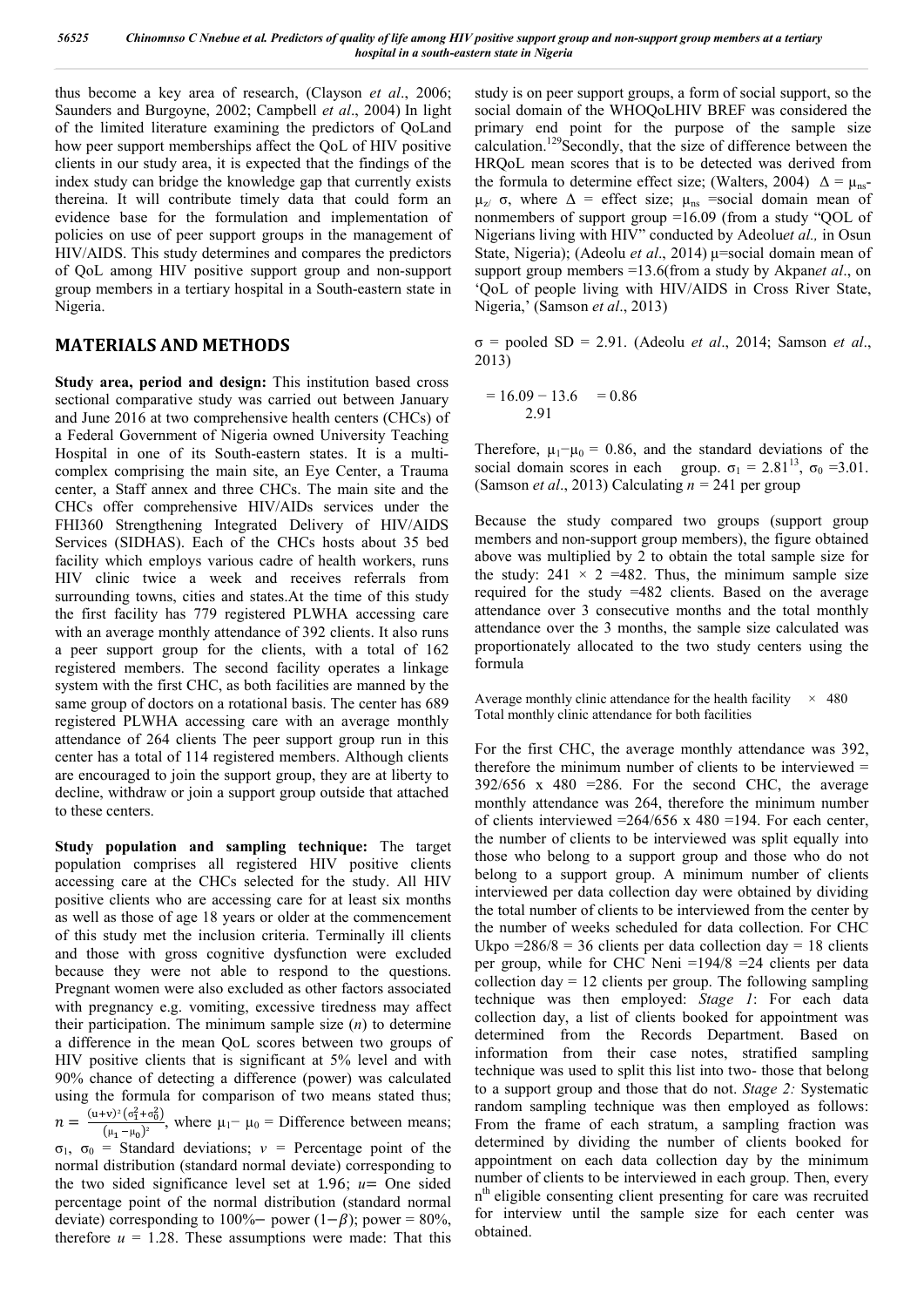**Data collection and analysis:** An interviewer-administered semi- structured questionnaire, adopted and adapted from the WHOQOL HIV-Bref Instrument. (WHO 2002) The WHOQOLHIV-Bref Instrument consists of 31 items with each item using a five (5) point Likert scale, where 1 (one) indicates high positive perceptions. Higher scores depict better QOL. These items are distributed in six (6) domains: *Domain I Physical domain* – comprises four (4) items that assess areas such as presence of pain and discomfort, energy and fatigue, dependence on substances or treatments, sleep and rest and symptoms related to HIV; *Domain II Psychological wellbeing* – This comprises five (5) items that assess areas such as patient's affect, both positive and negative, self-concept, concentration, and body image; *Domain III Level of independence* consists of four (4) items which measure mobility, activities of daily living, dependence on medication and perceived working capacity; *Domain IV Social relationships*– comprises four (4) items that assess areas such as personal relationship, social support, sexual activity, and social inclusion; *Domain V: Environment*– comprises eight (8) items that assess aspects such as freedom, quality of home environment, physical safety and security and financial status, involvement in recreational activity, and accessibility and quality of health and social care, opportunities for acquiring new information and skills and transport; *Domain VI: Spirituality* measures forgiveness and blame, concerns about the future and death and dying. It contains 4 items. <sup>16</sup> Data were collected by four (4) research assistants carefully recruited from Community health extension workers at the CHCs along with the researcher. To ensure data quality, training of data collection team, pre data collection training and regular field monitoring of data collection were done. There was spot checking and reviewing of the completeness of questionnaires during and at the end of each data collection day.

The HRQoL among HIV/AIDS can be affected by several factors which for purposes of this study were categorized into community (membership or not of peer support groups), sociodemographic (age, sex, educational attainment), clinical (CD4 count, duration of infection) and individual factors (selfreported symptoms, adherence to medication) This model can be illustrated by considering an individual who is infected with HIV, CD4 cell count decreases with advancing disease. The dependent /outcome variable for this study is the QoL score, while the independent variables are support group membership, socio-demographic factors, CD4 count (CD4 count to be used was obtained from clients case notes and the test was carried out no later than six months prior to data collection). The domain scores are scaled in a positive direction with higher scores denoting better QOL however some questions are not scaled in a positive direction and as such, higher scores here did not denote higher QoL. The scores of negatively phrased items were reversed so that higher scores denote higher QoL. The mean scores of items within each domain were multiplied by 4 in order to make the domain scores comparable with the scores in the full version of World Health Organization Quality of Life instrument (WHOQOL-100). (WHO 2004) In the WHQoL -100, facet scores are multiplied by four so that, in case of a question that has not been answered, the score of a facet compensates the invalidation of the question by multiplication with the number of valid questions that the facet should have. (Pedroso *et al*., 2011) The scores therefore range from 4 and 20. Domains that had one missing score were replaced using the mean of the

scores of other questions in the domain. (Mbakwem *et al*., 2013) The data were reviewed and entered into the computer. The data were cleaned by checking for any data collection or coding errors. Data entry and analysis was carried out with the aid of International Business Machines –Statistical Package for the Social Sciences (IBM-SPSS) Windows version 22.0. (Statistical Package for Social Sciences (IBM SPSS) 22.0 version 2013) Continuous and categorical variables are displayed as means  $\pm$  standard deviation (SD), frequencies and percentages respectively. The t-test was used to assess differences in the mean QoL scores. Bivariate analysis with Chi Square was conducted with age, sex, HIV stage, CD4 cell count and duration of HIV infection as independent variables. Multivariate analysis was carried out to adjust for possible confounders and determine the independent effect of age, sex, marital status, CD4 cell count and duration of HIV infection on overall QoL. To achieve this, quality of life was dichotomized using the median domain score as the cut off. All statistical analysis considered p values < 0.05 as statistically significant.

**Ethical consideration:** The study has been examined and approved by the University Teaching Hospital Ethics Committee. A written informed consent was obtained from each participant for the conduct and publication of this research study and assurance of confidentiality given. Study participants were free to refuse or withdraw from the study at any time without any penalty. The study's purpose and objectives were explained to each participant prior to interview. All authors hereby declare that the study has therefore been performed in accordance with the ethical standards laid down in the 1964 Declaration of Helsinki.

## **RESULTS**

A total of 486 questionnaires were distributed out of which 482 were filled and analysed, giving a response rate of 99.2%. Their mean age was  $41.5 \pm 9.84$  years. Variables such as age, gender, marital status, level of education, occupation, home ownership, sources of support, duration of HIV infection, presence of symptoms, adherence to medication, duration on HAART and the year client first tested positive, were comparable for support and non-support group members.

**Table 1 highlights the adjusted odds ratio for the predictors of QoL in the physical domain.** Respondents 30 – 39 years old were 2.7 times more likely to have good QoL compared to those > 50 years (OR = 2.678; 95%CI = 1.418 – 5.056). Males were two times more likely to have good QoL compared to females (OR = 2.175; 95% CI =  $1.372 - 3.446$ ) and the employed were more likely to have good QoL compared to the unemployed (OR =  $1.864$ ; 95% CI =  $1.086$  – 3.198). Those who had family support were more likely to have good QoL compared to those who had other forms of support (OR =  $1.671$ ; 95% CI =  $1.002$  – 2.787), the asymptomatic were almost 4 times more likely to have good OoL compared to the symptomatic (OR =  $3.986$ ; 95% CI = 2.054 – 7.734). Those that had good adherence to medication were 3 times more likely to have good QoL compared to those with poor adherence (OR =  $3.114$ ; 95%CI =  $1.559 - 6.221$ ).

**Table 2 highlights the adjusted odds ratio for the predictors of QoL in the psychological domain.** Support group members were more likely to have good QoL compared to non-members (OR = 1.851;  $95\%$ CI = 1.232 – 2.781).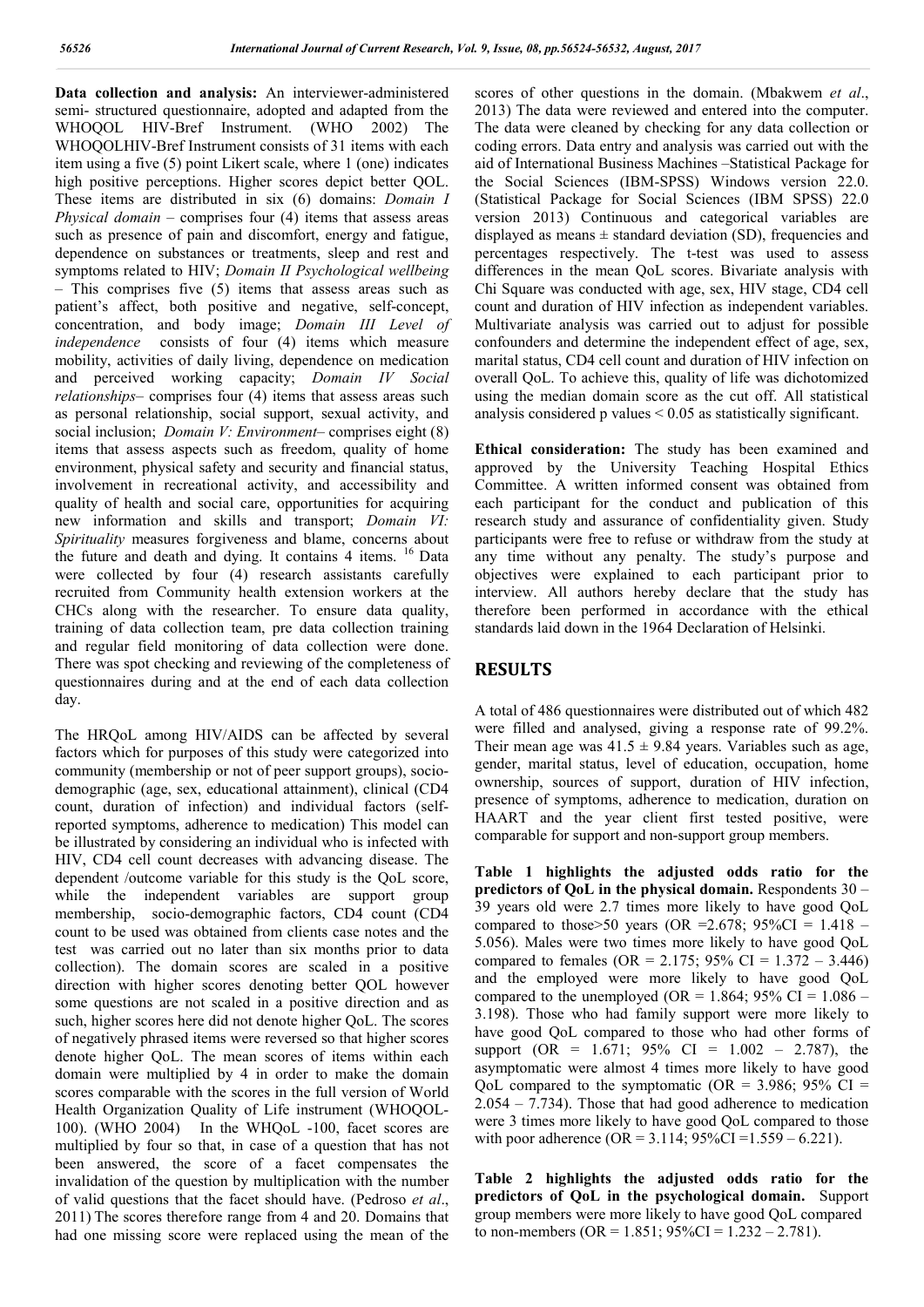**Table 1. Adjusted odds ratio for the predictors of QoL in the physical domain among HIV positive support group and non-support group members in a tertiary hospital in a South-eastern State in Nigeria from January to July 2016**

| Support group membership<br>Yes      |              |                 | p value |
|--------------------------------------|--------------|-----------------|---------|
|                                      |              |                 |         |
|                                      | 1.471        | $0.988 - 2.192$ | 0.058   |
| No                                   | $\mathbf{1}$ |                 |         |
| Age group (years)                    |              |                 |         |
| $<$ 30                               | 2.018        | $0.901 - 4.519$ | 0.088   |
| 30-39                                | 2.678        | $1.418 - 5.056$ | 0.002   |
| $40 - 49$                            | 1.799        | $1.016 - 3.184$ | 0.044   |
| $>=50$                               | 1            |                 |         |
| Gender                               |              |                 |         |
| Male                                 | 2.175        | $1.372 - 3.446$ | 0.001   |
| Female                               | $\mathbf{1}$ |                 |         |
| <b>Marital Status</b>                |              |                 |         |
| Married                              | 0.844        | $0.545 - 1.307$ | 0.448   |
| Unmarried                            | 1            |                 |         |
| Level of Education                   |              |                 |         |
| Primary or Lower                     | 0.809        | $0.505 - 1.295$ | 0.376   |
| Secondary or higher                  | 1            |                 |         |
| Occupation                           |              |                 |         |
| Employed                             | 1.864        | $1.086 - 3.198$ | 0.024   |
| Unemployed                           | 1            |                 |         |
| Sources of Support                   |              |                 |         |
| Family                               | 1.671        | $1.002 - 2.787$ | 0.049   |
| Others                               | $\mathbf{1}$ |                 |         |
| Duration of HIV Infection (yrs)      |              |                 |         |
| $14 - 18$                            | 1.382        | $0.414 - 4.609$ | 0.599   |
| $10 - 13$                            | 1.139        | $0.514 - 2.522$ | 0.749   |
| $6 - 9$                              | 1.482        | $0.777 - 2.862$ | 0.232   |
| $1 - 5$                              | 1            |                 |         |
| Stage of HIV Infection               |              |                 |         |
| Asymptomatic                         | 3.986        | $2.054 - 7.734$ | < 0.001 |
| Symptomatic                          | $\mathbf{1}$ |                 |         |
| $CD$ 4 Count (cell/mm <sup>3</sup> ) |              |                 |         |
| >500                                 | 1.058        | $0.704 - 1.590$ | 0.785   |
| < 500                                | $\mathbf{1}$ |                 |         |
| Adherence                            |              |                 |         |
| Good                                 | 3.114        | $1.559 - 6.221$ | 0.001   |
| Poor                                 | $\mathbf{1}$ |                 |         |
| Duration on HAART (months)           |              |                 |         |
| <60                                  | 1.647        | $0.567 - 4.790$ | 0.359   |
| $60 - 119$                           | 1.307        | $0.497 - 3.435$ | 0.497   |
| $>=120$                              | 1            |                 |         |

**Table 2. Adjusted odds ratio for the predictors of QoL in the psychological domain among HIV positive support group and non-support group members in a tertiary hospital in a South-eastern State in Nigeria from January to July 2016**

| Variable                             | Odds Ratio   | 95% Confidence Interval | P Value |
|--------------------------------------|--------------|-------------------------|---------|
| Support group membership             |              |                         |         |
| Yes                                  | 1.851        | $1.232 - 2.781$         | 0.003   |
| N <sub>o</sub>                       | $\mathbf{1}$ |                         |         |
| Age group (years)                    |              |                         |         |
| $30$                                 | 1.156        | $0.508 - 2.630$         | 0.729   |
| 30-39                                | 2.445        | $1.282 - 4.664$         | 0.007   |
| 40-49                                | 1.857        | $1.030 - 3.349$         | 0.040   |
| $>=50$                               | $\mathbf{1}$ |                         |         |
| Gender                               |              |                         |         |
| Male                                 | 3.639        | $2.247 - 5.892$         | < 0.001 |
| Female                               | $\mathbf{1}$ |                         |         |
| <b>Marital Status</b>                |              |                         |         |
| Married                              | 0.759        | $0.487 - 1.183$         | 0.224   |
| Unmarried                            | 1            |                         |         |
| Level of Education                   |              |                         |         |
| Primary or Lower                     | 1.073        | $0.658 - 1.748$         | 0.778   |
| Secondary or higher                  | $\mathbf{1}$ |                         |         |
| Occupation                           |              |                         |         |
| Employed                             | 0.887        | $0.512 - 1.535$         | 0.668   |
| Unemployed                           | 1            |                         |         |
| Sources of Support                   |              |                         |         |
| Family                               | 2.555        | $1.513 - 4.315$         | < 0.001 |
| Others                               | $\mathbf{1}$ |                         |         |
| Duration of HIV Infection (yrs)      |              |                         |         |
| $14 - 18$                            | 4.945        | $1.224 - 19.974$        | 0.025   |
| $10 - 13$                            | 1.125        | $0.493 - 2.566$         | 0.779   |
| $6 - 9$                              | 1.459        | $0.749 - 2.846$         | 0.268   |
| $1 - 5$                              | $\mathbf{1}$ |                         |         |
| Stage of HIV Infection               |              |                         |         |
| Asymptomatic                         | 1.938        | $1.034 - 3.631$         | 0.039   |
| Symptomatic                          | $\mathbf{1}$ |                         |         |
| $CD$ 4 Count (cell/mm <sup>3</sup> ) |              |                         |         |
| >500                                 | 1.120        | $0.738 - 1.701$         | 0.594   |
| < 500                                | 1            |                         |         |
| Adherence                            |              |                         |         |
| Good                                 | 2.884        | $1.470 - 5.658$         | 0.002   |
| Poor                                 | $\mathbf{1}$ |                         |         |
| Duration on HAART (months)           |              |                         |         |
| < 60                                 | 1.981        | $0.651 - 6.027$         | 0.228   |
| $60 - 119$                           | 1.260        | $0.470 - 3.381$         | 0.646   |
| $>=120$                              | 1            |                         |         |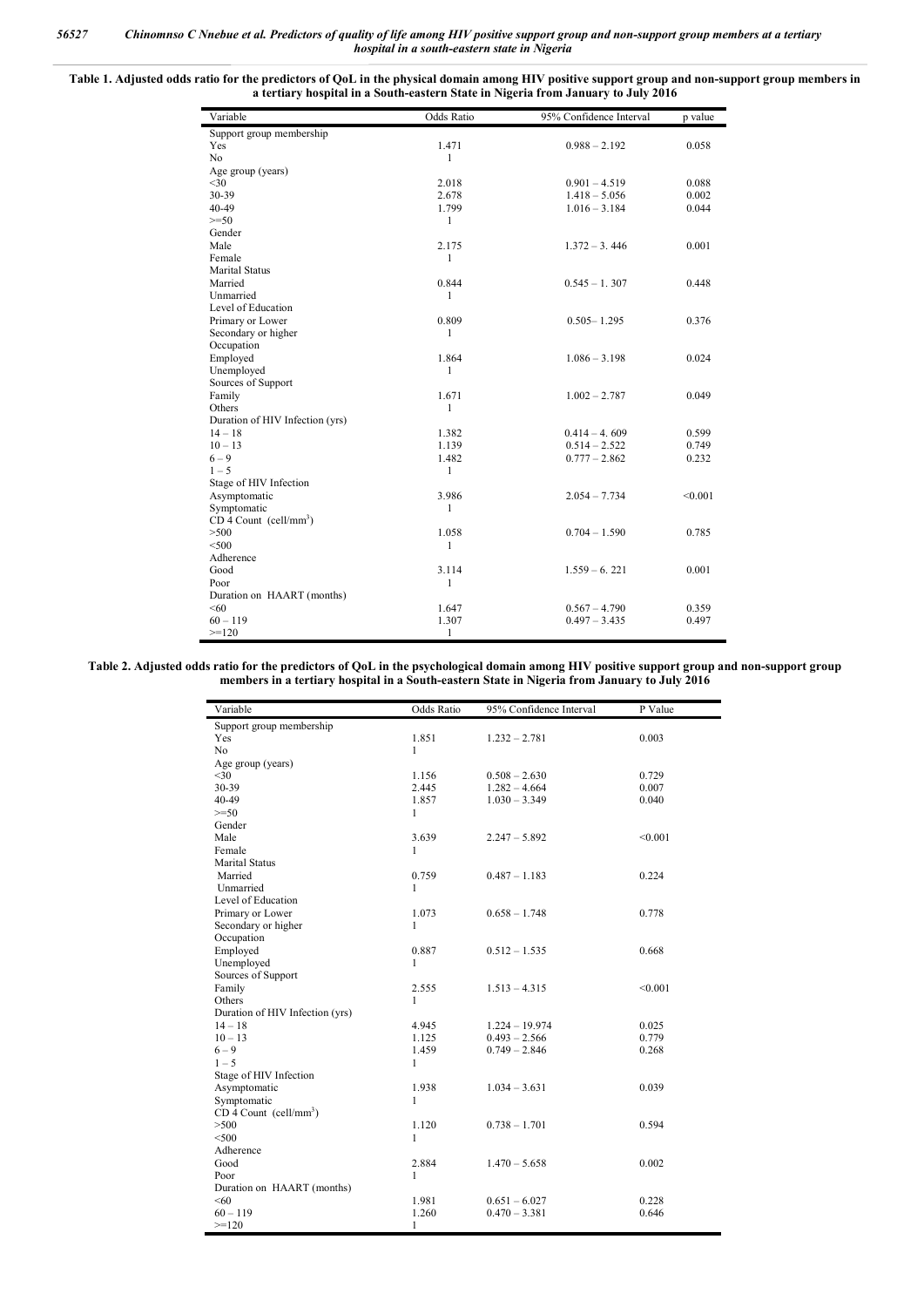#### **Table 3. Adjusted odds ratio for the predictors of QoL in the level of independence domain among HIV positive support group and non-support group members in a tertiary hospital in a South-eastern State in Nigeria from January to July 2016**

| Variable                             | Odds Ratio   | 95% Confidence Interval | p value |
|--------------------------------------|--------------|-------------------------|---------|
| Support group membership             |              |                         |         |
| Yes                                  | 3.303        | $2.172 - 5.022$         | < 0.001 |
| N <sub>o</sub>                       | $\mathbf{1}$ |                         |         |
| Age group(years)                     |              |                         |         |
| $30$                                 | 2.175        | $0.953 - 4.966$         | 0.065   |
| 30-39                                | 2.163        | $1.144 - 4.088$         | 0.018   |
| 40-49                                | 2.385        | $1.332 - 4.272$         | 0.003   |
| $>=50$                               | 1            |                         |         |
| Gender                               |              |                         |         |
| Male                                 | 1.154        | $0.729 - 1.825$         | 0.542   |
| Female                               | $\mathbf{1}$ |                         |         |
| <b>Marital Status</b>                |              |                         |         |
| Married                              | 0.976        | $0.624 - 1.527$         | 0.917   |
| Unmarried                            | 1            |                         |         |
| Level of Education                   |              |                         |         |
| Primary or Lower                     | 0.454        | $0.282 - 0.730$         | 0.001   |
| Secondary or higher                  | $\mathbf{1}$ |                         |         |
| Occupation                           |              |                         |         |
| Employed                             | 1.155        | $0.666 - 2.003$         | 0.607   |
| Unemployed                           | $\mathbf{1}$ |                         |         |
| Sources of Support                   |              |                         |         |
| Family                               | 1.653        | $0.975 - 2.801$         | 0.062   |
| Others                               | $\mathbf{1}$ |                         |         |
| Duration of HIV Infection (yrs)      |              |                         |         |
| $14 - 18$                            | 2.726        | $0.748 - 9.932$         | 0.128   |
| $10 - 13$                            | 1.879        | $0.811 - 4.352$         | 0.141   |
| $6 - 9$                              | 1.789        | $0.906 - 3.536$         | 0.094   |
| $1 - 5$                              | $\mathbf{1}$ |                         |         |
| Stage of HIV Infection               |              |                         |         |
| Asymptomatic                         | 2.907        | $1.520 - 5.558$         | 0.001   |
| Symptomatic                          | $\mathbf{1}$ |                         |         |
| $CD$ 4 Count (cell/mm <sup>3</sup> ) |              |                         |         |
| >500                                 | 0.806        | $0.529 - 1.226$         | 0.313   |
| < 500                                | $\mathbf{1}$ |                         |         |
| Adherence                            |              |                         |         |
| Good                                 | 1.428        | $0.737 - 2.767$         | 0.291   |
| Poor                                 | $\mathbf{1}$ |                         |         |
| Duration on HAART(months)            |              |                         |         |
| <60                                  | 2.741        | $0.903 - 8.324$         | 0.075   |
| $60 - 119$                           | 1.903        | $0701 - 5.124$          | 0.207   |
| $>=120$                              | $\mathbf{1}$ |                         |         |

**Table 4. Adjusted odds ratio for the predictors of QoL in the social relationships domain among HIV positive support group and non-support group members in a tertiary hospital in a South-eastern State in Nigeria from January to July 2016**

| Variable                             | <b>Odds Ratio</b> | 95%Confidence Interval | p value |
|--------------------------------------|-------------------|------------------------|---------|
| Support group membership             |                   |                        |         |
| Yes                                  | 0.811             | $0.549 - 1.200$        | 0.295   |
| N <sub>o</sub>                       | 1                 |                        |         |
| Age group (years)                    |                   |                        |         |
| $<$ 30                               | 0.817             | $0.371 - 1.798$        | 0.615   |
| 30-39                                | 1.011             | $0.546 - 1.872$        | 0.972   |
| $40 - 49$                            | 0.799             | $0.452 - 1.410$        | 0.439   |
| $>=50$                               | 1                 |                        |         |
| Gender                               |                   |                        |         |
| Male                                 | 1.055             | $0.681 - 1.634$        | 0.811   |
| Female                               | $\mathbf{1}$      |                        |         |
| <b>Marital Status</b>                |                   |                        |         |
| Married                              | 1.833             | $1.203 - 2.793$        | 0.005   |
| Unmarried                            | 1                 |                        |         |
| Level of Education                   |                   |                        |         |
| Primary or Lower                     | 0.670             | $0.423 - 1.061$        | 0.088   |
| Secondary or higher                  | $\mathbf{1}$      |                        |         |
| Occupation                           |                   |                        |         |
| Employed                             | 1.274             | $0.760 - 2.138$        | 0.358   |
| Unemployed                           | 1                 |                        |         |
| Sources of Support                   |                   |                        |         |
| Family                               | 2.202             | $1.330 - 3.645$        | 0.002   |
| Others                               | $\mathbf{1}$      |                        |         |
| Duration of HIV Infection (yrs)      |                   |                        |         |
| $14 - 18$                            | 1.410             | $0.421 - 4.721$        | 0.578   |
| $10 - 13$                            | 0.592             | $0.271 - 1.294$        | 0.189   |
| $6 - 9$                              | 0.960             | $0.516 - 1.786$        | 0.898   |
| $1 - 5$                              | 1                 |                        |         |
| Stage of HIV Infection               |                   |                        |         |
| Asymptomatic                         | 1.440             | $0.792 - 2.618$        | 0.231   |
| Symptomatic                          | 1                 |                        |         |
| $CD$ 4 Count (cell/mm <sup>3</sup> ) |                   |                        |         |
| >500                                 | 0.668             | $0.446 - 1.000$        | 0.050   |
| < 500                                | 1                 |                        |         |
| Adherence                            |                   |                        |         |
| Good                                 | 3.227             | $1.661 - 6.266$        | 0.001   |
| Poor                                 | 1                 |                        |         |
| Duration on HAART(months)            |                   |                        |         |
| < 60                                 | 0.554             | $1.189 - 1.620$        | 0.280   |
| $60 - 119$                           | 0.636             | $0.238 - 1.699$        | 0.366   |
| $>=120$                              | 1                 |                        |         |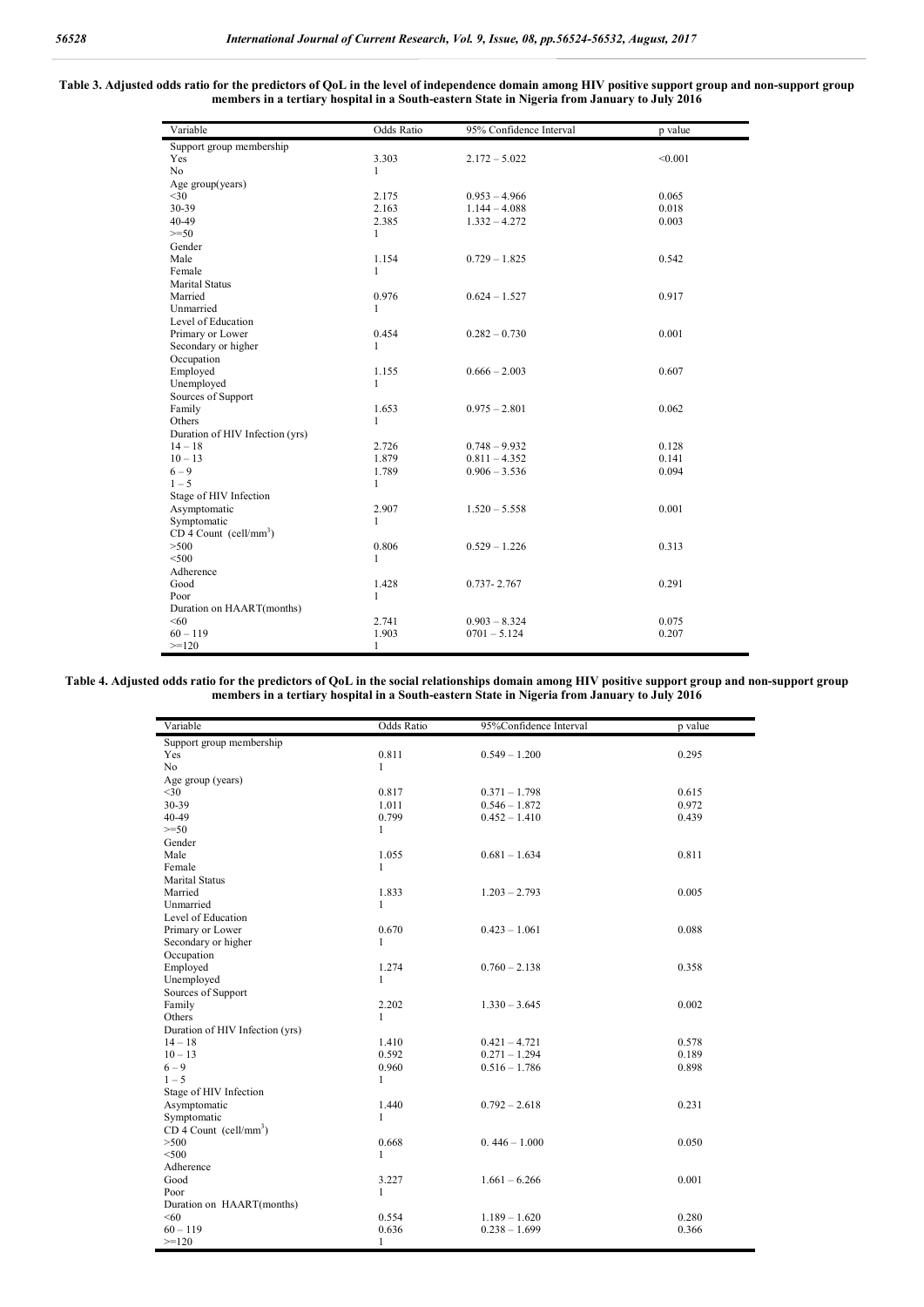#### **Table 5. Adjusted odds ratio for the predictors of QoL in the environment domain among HIV positive support group and non-support group members in a tertiary hospital in a South-eastern State in Nigeria from January to July 2016**

| Variable                             | <b>Odds Ratio</b> | 95%Confidence Interval | p value |
|--------------------------------------|-------------------|------------------------|---------|
| Support group membership             |                   |                        |         |
| Yes                                  | 1.049             | $0.709 - 1.552$        | 0.809   |
| N <sub>o</sub>                       | 1                 |                        |         |
| Age group (years)                    |                   |                        |         |
| $<$ 30                               | 0.837             | $0.380 - 1.843$        | 0.658   |
| 30-39                                | 0.913             | $0.494 - 1.687$        | 0.772   |
| 40-49                                | 0.126             | $0.639 - 1.983$        | 0.681   |
| $>=50$                               | $\mathbf{1}$      |                        |         |
| Gender                               |                   |                        |         |
| Male                                 | 0.899             | $0.580 - 1.392$        | 0.633   |
| Female                               | $\mathbf{1}$      |                        |         |
| <b>Marital Status</b>                |                   |                        |         |
| Married                              | 1.134             | $0.741 - 1.734$        | 0.562   |
| Unmarried                            | $\mathbf{1}$      |                        |         |
| Level of Education                   |                   |                        |         |
| Primary or Lower                     | 0.909             | $0.574 - 1.439$        | 0.685   |
| Secondary or higher                  | 1                 |                        |         |
| Occupation                           |                   |                        |         |
| Employed                             | 2.332             | $1.389 - 3.917$        | 0.001   |
| Unemployed                           | $\mathbf{1}$      |                        |         |
| Sources of Support                   |                   |                        |         |
| Family                               | 1.727             | $1.049 - 2.841$        | 0.032   |
| Others                               | $\mathbf{1}$      |                        |         |
| Duration of HIV Infection (yrs)      |                   |                        |         |
| $14 - 18$                            | 1.014             | $0.314 - 3.274$        | 0.981   |
| $10 - 13$                            | 1.152             | $0.525 - 2.526$        | 0.724   |
| $6 - 9$                              | 1.306             | $0.695 - 2.456$        | 0.407   |
| $1 - 5$                              | $\mathbf{1}$      |                        |         |
| Stage of HIV Infection               |                   |                        |         |
| Asymptomatic                         | 3.065             | $1.664 - 5.645$        | < 0.001 |
| Symptomatic                          | $\mathbf{1}$      |                        |         |
| $CD$ 4 Count (cell/mm <sup>3</sup> ) |                   |                        |         |
| >500                                 | 0.918             | $0.614 - 1.373$        | 0.677   |
| < 500                                | $\mathbf{1}$      |                        |         |
| Adherence                            |                   |                        |         |
| Good                                 | 1.926             | $1.021 - 3.632$        | 0.043   |
| Poor                                 | $\mathbf{1}$      |                        |         |
| Duration on HAART (months)           |                   |                        |         |
| < 60                                 | 1.068             | $0.361 - 3.154$        | 0.906   |
| $60 - 119$                           | 0.780             | $0.291 - 2.091$        | 0.621   |
| $>=120$                              | 1                 |                        |         |

**Table 6. Adjusted odds ratio for the predictors of QoL in the spirituality domain among HIV positive support group and non-support group members in a tertiary hospital in a South-eastern State in Nigeria from January to July 2016**

> j. j.

| Ariable                              | <b>Odds Ratio</b> | 95%Confidence Interval | p value |
|--------------------------------------|-------------------|------------------------|---------|
| Support group membership             |                   |                        |         |
| Yes                                  | 0.712             | $0.488 - 1.051$        | 0.087   |
| N <sub>o</sub>                       | $\mathbf{1}$      |                        |         |
| Age group(years)                     |                   |                        |         |
| $<$ 30                               | 0.448             | $0.202 - 0.995$        | 0.049   |
| 30-39                                | 0.792             | $0.427 - 1.468$        | 0.458   |
| 40-49                                | 0.542             | $0.306 - 0.961$        | 0.306   |
| $>=50$                               | $\mathbf{1}$      |                        |         |
| Gender                               |                   |                        |         |
| Male                                 | 1.546             | $0.999 - 2.394$        | 0.051   |
| Female                               | 1                 |                        |         |
| <b>Marital Status</b>                |                   |                        |         |
| Married                              | 1.605             | $1.053 - 2.445$        | 0.028   |
| Unmarried.                           | $\mathbf{1}$      |                        |         |
| Level of Education                   |                   |                        |         |
| Primary or Lower                     | 0.775             | $0.490 - 1.226$        | 0.275   |
| Secondary or higher                  | 1                 |                        |         |
| Occupation                           |                   |                        |         |
| Employed                             | 1.132             | $0.672 - 1.905$        | 0.641   |
| Unemployed                           | $\mathbf{1}$      |                        |         |
| Sources of Support                   |                   |                        |         |
| Family                               | 2.331             | $1.392 - 3.904$        | 0.001   |
| Others                               | $\mathbf{1}$      |                        |         |
| Duration of HIV Infection (yrs)      |                   |                        |         |
| $14 - 18$                            | 0.874             | $0.268 - 2.857$        | 0.824   |
| $10 - 13$                            | 0.470             | $0.216 - 1.024$        | 0.057   |
| $6 - 9$                              | 0.668             | $0.356 - 1.252$        | 0.208   |
| $1 - 5$                              | 1                 |                        |         |
| Stage of HIV Infection               |                   |                        |         |
| Asymptomatic                         | 2.012             | $1.089 - 3.716$        | 0.026   |
| Symptomatic                          | $\mathbf{1}$      |                        |         |
| $CD$ 4 Count (cell/mm <sup>3</sup> ) |                   |                        |         |
| >500                                 | 1.256             | $0.841 - 1.875$        | 0.266   |
| $<$ 500                              | 1                 |                        |         |
| Adherence                            |                   |                        |         |
| Good                                 | 2.335             | $1.202 - 4.536$        | 0.012   |
| Poor                                 | $\mathbf{1}$      |                        |         |
| Duration on HAART(months)            |                   |                        |         |
| <60                                  | 0.446             | $0.155 - 1.282$        | 0.134   |
| $60 - 119$                           | 0.543             | $0.207 - 1.426$        | 0.215   |
| $>=120$                              | 1                 |                        |         |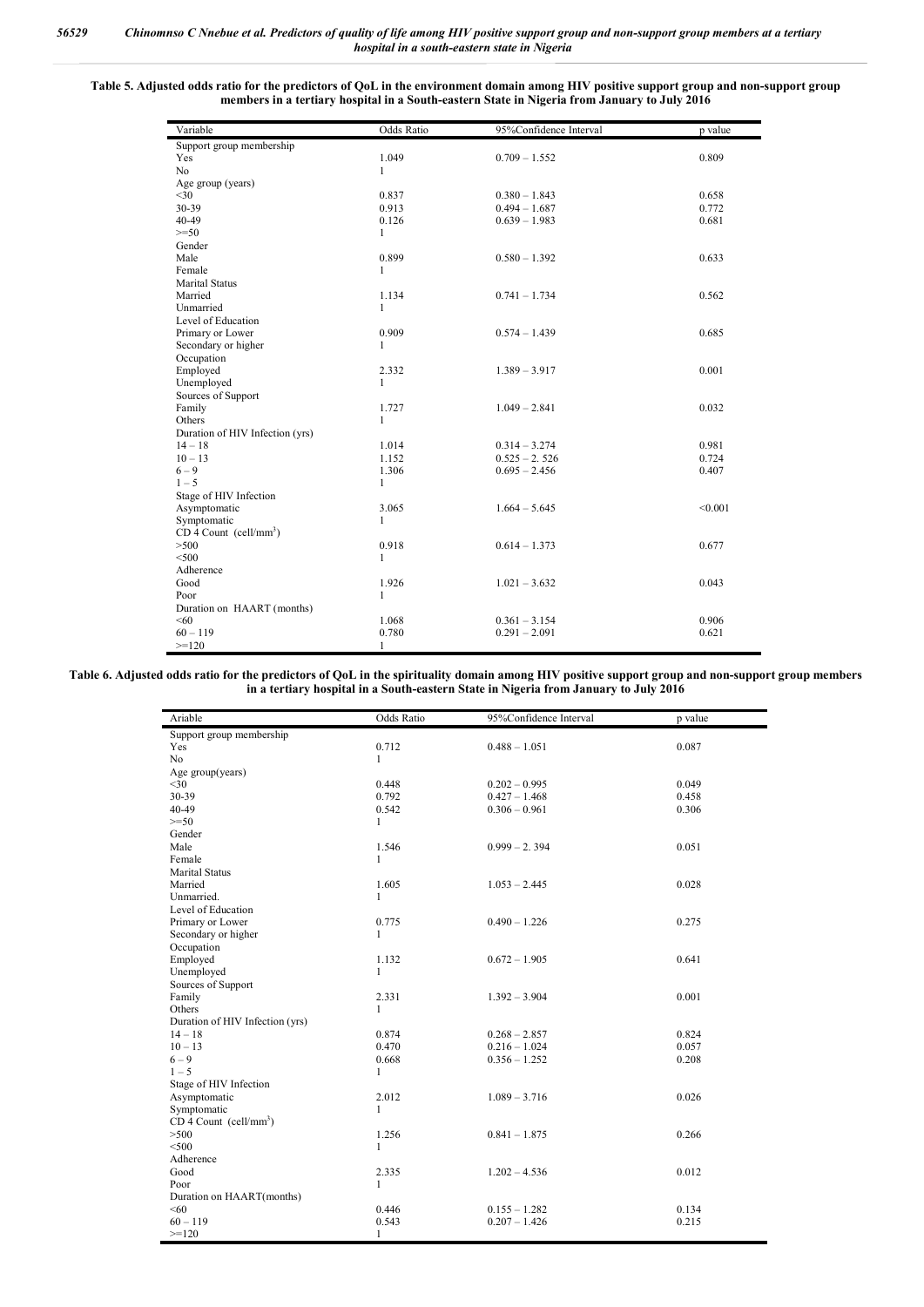Respondents aged  $30 - 39$  years were 2.4 times more likely to have good QoL compared to those  $>50$  years (OR = 2.445; 0.007). Males were more 3.6 times more likely to have good QoL compared to females (OR =3.639; 95% CI =  $2.247$  – 5.892), those with family support were 2.5 times more likely to have good QoL compared to those with no or other forms of support (OR = 2.555; 95 % CI = 1.513 – 4.315). Those who tested positive >14 years ago were almost 5 times more likely to have good QoL compared to those who first tested positive  $<$  5 years ago. (OR =4.945; 95 % CI = 1.224 – 19.974) while the asymptomatic were almost twice as likely as the symptomatic to have good QoL (OR = 1.938; 95% CI =  $1.034$ ) – 3.631). Those with good adherence to medication were almost 3 times more likely to have good QoL compared to those with poor adherence to medication ( $OR = 2.884$ ; 95% CI  $= 1.470 - 5.658$ ).

**Table 3 highlights the adjusted odds ratio for the predictors of QoL in the level of independence domain.**  Support group members were more than 3 times more likely to have good OoL compared to non-members  $(OR = 3.303; 95\%)$ CI 2.172 – 5.022), the asymptomatic were almost 3 times more likely to have good QoL compared to the symptomatic  $(OR =$ 2.907; 95% CI =  $1.520 - 5.558$ ). Those who had at most primary education were almost 55% less likely than those who had at least secondary education to have good QoL (OR = 0.454;  $95\%$  CI = 0.282 – 0.730).

**Table 4 highlights the adjusted odds ratio for the predictors of QoL in the social relationships domain.** The married were almost twice as likely as the unmarried to have good QoL (OR = 1.833; 95% CI = 1.203 – 2.793) and those with family support were more than twice as likely as others to have good QoL (OR = 2.202; 95 % CI = 1.330 – 3.645).

**Table 5 highlights the adjusted odds ratio for the predictors of QoL in the environment domain.** The employed were more than 2 times more likely to have good QoL compared to the unemployed (OR = 2.332; 95% CI = 1.398 – 3.917), those with family support were more likely to have good QoL compared with those with other forms of support (OR =  $1.727$ ; 95% CI =  $1.049 - 2.841$ ). The asymptomatic were 3 times more likely to have good QoL compared the symptomatic (OR =  $3.065$ ; 95% CI = 1.664 – 5.645) and those with good adherence to medication were almost 2 times more likely to have good QoL compared to those with poor adherence to medication (OR =  $1.926$ ; 95% CI  $= 1.021 - 3.632$ .

**Table 6 highlights the adjusted odds ratio for the predictors of QoL in the spirituality domain.** Respondents aged 30 to 49 years were less likely to have good QoL compared to those aged >50 years. The married were more likely to have good QoL compared to the unmarried (OR  $=1.605$ ; 95%CI = 1.053 – 2.445), while those with family support were more than twice as likely as those with none or other sources of support to have good QoL (OR =2.331; 95%  $CI = 1.392 - 3.904$ . The asymptomatic were twice as likely as the symptomatic to have good QoL (OR = 2.012; 95% CI = 1.089 – 3.716) and those with good adherence to medication were more than two times more likely than those with poor adherence to medication to have good QoL (OR =  $2.335$ ; 95%  $CI = 1.202 - 4.536$ .

## **DISCUSSION**

This cross sectional study determined and compared the predictors of QoL among HIV positive clients who are members and non-members of a peer support group in Anambra State, Nigeria. One strength of the index study is the high response rate (99.2 %) obtained. This is consistent with the rates obtained in studies by Nozaki *et al*. (2011) in Zambia and Kumar *et al*. (2014) in India. From our study, some sociodemographic, individual and clinical characteristics were found as predictors of QoL though to varying degrees depending on the domain assessed. These predictors of QoL revealed by the index study, include: age 30 -39 years, males, the employed, family support, the asymptomatic, good adherence to medication. In the physical domain; Support group membership, age 30 =39 years, males, family support, tested positive >14 years ago, asymptomatic, good adherence to medication in the psychological domain;. Support group membership the asymptomatic, at most primary education \in the level of independence domain; the married family support in the social relationships domain; the employed, family support the asymptomatic, good adherence to medication in the environment domain; age 30-49 years, married, family support the asymptomatic, good adherence to medication in the spirituality domain.. These findings from the current study corroborate the findings in Nigeria and other parts of the world, where socio demographics, individual and clinical factors were reported to affect QoL in their clients. (Adeolu *et al*., 2014; Adedimeji and Odutolu, 2012; Fatiregun *et al*., 2014; Odili *et al*., 2011; Mofolorunsho *et al*., 2013; Razera *et al*., 2008; Akinyemi *et al*., 2012; Mofolorunsho *et al*., 2013; Bello and Bello, 2013; Folarise *et al*., 2012; Arjun *et al*., 2015) Though they did not classify the factors found to affect QoL based on domains. Logistic regression model in this study revealed that support group members were more likely to have good QoL in four out of the six domains assessed by the WHOQOLHIVbref. Support group members had statistically significant higher odds of good QoL in the psychological and level of independence domains. Also in this study, the presence of family support and good adherence to medication were statistically significant predictors of good QoL in all but the level of independence domain. Though we could not cite study findings in keeping with this or otherwise, and it is difficult to explain why this is so. However, it can be adduced that since clients' families may provide support in terms of finance, moral support, safety, assisting with daily activities and emotional support, it is possible that these play a part in its prediction of good QoL in the domains. Further studies are suggested in this area. On the other hand, good adherence to medication could lead clients to becoming asymptomatic. This could account for its prediction of good QoL in the domains in the current research. The index study also found that absence of symptoms was a statistically significant predictor of good QoL in all but the social relationships domain. Liping *et al*., who conducted a research on QoL in China showed adherence and stage of infection as factors related to QoL. (Liping *et al*., 2015)

From the index research, in the social relationships domain, being married was a predictor of good QoL. This could be because marital relationships could provide a form of social inclusion for persons. It should be noted that the current study did not document the duration and types of marital relationships among other indices that could have helped gain insight into the effect of marriage on QoL of these clients. Also, in the environment domain, being employed was a predictor of QoL. This may be because people who are in employment are able to earn money and improve their environment. As in the marital relationships, this study is limited in aspects of clients' employment status such as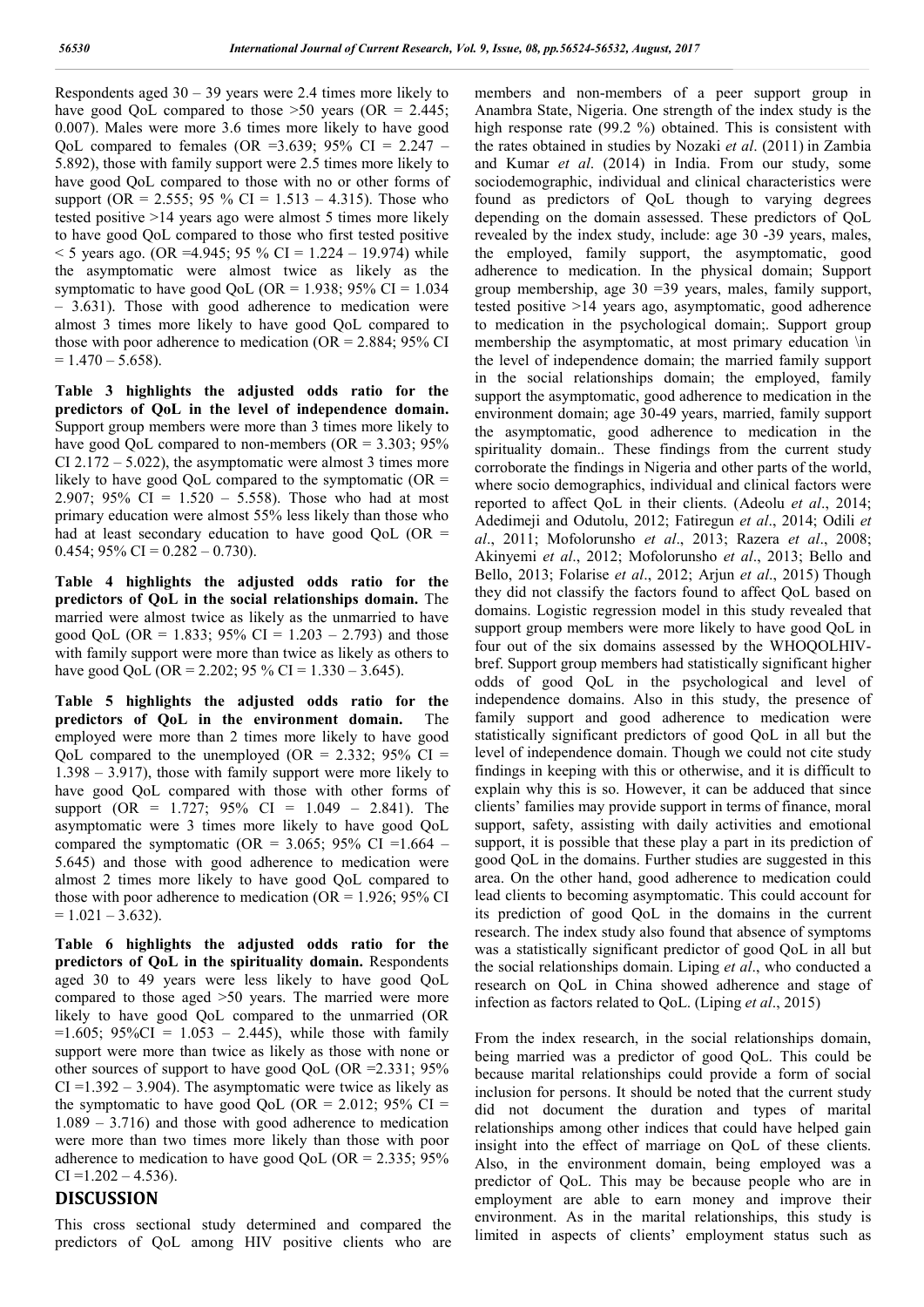duration clients have been employed, income level, etc. This is in keeping with some published reports on positive effects of peer support groups on QoL among people living with HIV and other chronic diseases. (Swindells *et al*., 1999; Van *et al*., 2012; Yadav, 2010) This suggests that several factors need to be taken into consideration in making efforts to improve QoL of PLWHA.

### **Limitations of the study**

While our study maintained its internal validity through use of standardized HIV tests and well-structured validated data collection instruments-pretested questionnaires and WHOQOL-HIV BREF, its findings should be cautiously generalized because of the sampling of two out of four health centers. The WHOQOL-BREF instrument measures QoL within two weeks prior to the interview, the information provided by respondents may be influenced by recall bias.<sup>131</sup> However, participants were given enough time to reflect and think through a sequence of events in their life before answering. Also, we relied on self-reporting of couples on sociodemographic and other data, a method that could be prone reporting errors. Thirdly, the cross-sectional design of the study makes it difficult to causally draw conclusions on the direction of relationship between predictor variables and QoL.

### **Conclusions**

This study found that some sociodemographic, individual and clinical characteristics were predictors of QoL to varying degrees depending on the domain being assessed. Support group membership was associated with QoL Family support and good adherence to medication were significant predictors of QoL in physical, psychological, social relationships, environment and spirituality domains; while absence of symptoms was a predictor of good QoL in the physical, psychological, level of independence, environment and spirituality domains. We recommend that health workers should target early integrated cum continued HIV counselling (more rigorous among females, married and self-employed) and health education on the role of participation in support group activities on QoL. We strongly suggest that the Government, Non-Governmental Organizations and support groups ensure use of multiple channels of communication in sensitizing people on myths concerning HIV as a way of reducing stigmatization and discrimination among PLWHA and promoting campaigns that increase utilization of HIV counselling and testing services especially among this group. The PLWHA should be empowered to enable them attain financial self-sufficiency via avenues such as provision of accessible loans through the support groups.

### **Source of support or funding**: None.

**Competing Interests:** The authors declare that they have no competing interests.

## **REFERENCES**

Adedimeji AA, Odutolu O. Care support and quality of life outcomes among persons living with HIV in the HAART era: findings from south west Nigeria. [Online].; 2012 [cited 2014 April 17. Available from: http://www.hsph. harvard.edu/takemi/files /2012/10/RP227.pdf.

- Adeolu OA, Suliat OA, Peter BO, Ajani AR, Adetoun AP, Opayemi RA, *et al*. Quality of life of Nigerians living with human immunodeficiency virus. Pan African Med J. 2014 ; 18:231
- Akinyemi OO, Owoaje ET, Popoola OA, Ilesanmi OS. Quality of life and associated factors among adults in a community in south west Nigeria. Ann Ib Postgrad Med. 2012; 10(2):34-39.
- Aranda-Naranjo B. Quality of life in HIV positive patients:implications and consequences. J Assoc Nurses AIDS care. 2004; 15(5 Suppl):20s-27s
- Arjun BY, Unikrishman B, Ramapuram JT, Thapar R, Mithral P, *et al* . Factors influencing quality of life among people living with HIV in coastal india. J IntAssocProvid AIDS care .2015;pii 2325957415599213.[Epub ahead of print].
- Bello KB, Bello SI. Quality of life in HIV/AIDS patients in a secondary health care facility Ilorin, Nigeria. Proc(Bayl Univ Med Cent. 2013; 26(2):116-9.
- Campbell HS, Phaneuf MR, Deane K. Cancer peer support programs-Do they work? Patient Educ Couns. 2004; 55(1):3-15.
- Clayson DJ, Wild DJ, Quarterman P, Duprat-Lomon I, Kubin M, Coons SJ. A comparative Review of health realted quality of life measures for use in HIV/AIDS clinical trials. Pharmacoeconomics. 2006; 24(8):751-65.
- Doull M, O'Connor OM, Weich V, Tugwell P, Wells GA. Peer support strategies for improving the health and well being of individuals with chronic diseases(Protocol). Cochrane Database of Systematic Reviews. 2005;(3):1-8
- Fallowfield L. What is.? Series, Health Economics: What is quality of life? 2nd ed.: Hayward Medical Communications; 2009
- Fatiregun AA, Mofolorunsho KC, Osagbemi KG. www.ajol.info/index.php/. [Online].; 200 [cited 2014 March 21. Available from: http://dx.doi.org/10.4314 /bjpm. v11i1.48823.
- Federal Ministry of Health. 2010 National HIV Seroprevalence Sentinel Survey. Technical Report. Department of Public Health National AIDS/STI Control Programme; 2010.
- Folarise OF, Irabor AE, Folarise AM. Quality of life of people living with HIV and AIDS attending the retroviral clinic university college hospital Nigeria. African Journal of Primary Health Care and Family Medicine. 2012; 4(1): 8
- International Society for Quality of Life Research (ISOQOL). About ISOQOL. [Online].; 2014 [cited 2014 April 30. Available from: www.isoqol.org/about-isoqol/.
- Kirkwood BR, Sterne JAC. Essential medical statistics. 2nd ed. Massachusettes: Blackwell Science; 2003.p.420
- Kumar A, Girish HO, Nawaz AS, Balu PS, Kumar BV. Determinants of quality of life among people living with HIV/AIDS: a cross sectional study in Central Karnataka, India. International Journal of Medical Science and Public Health.2014;3(1120):1413-1417. doi: 10.5455/ijmsph. 2014.230820142
- Liping M, Peng X, Haijiang L, Lahong J, Fan L. Quality of life of people living with HIV/AIDS: A cross sectional study in Zhejiang province China. PLoSOne. 2015 10(8):e0135705. doi:10.1371/journal.pone.0135705.
- Mbakwem AC, Aina FO, Amadi CE, Akinbode AA, Mokwunyei J. Comparative analysis of the quality of life of heart failure patients in South Western Nigeria.World Journal of Cadiovas Diseases.2013;3 : 146 – 153.
- Mofolorunsho CK, Fatiregun AA, Osagbemi KG. Socioeconomic Factors influencing the quality of life of